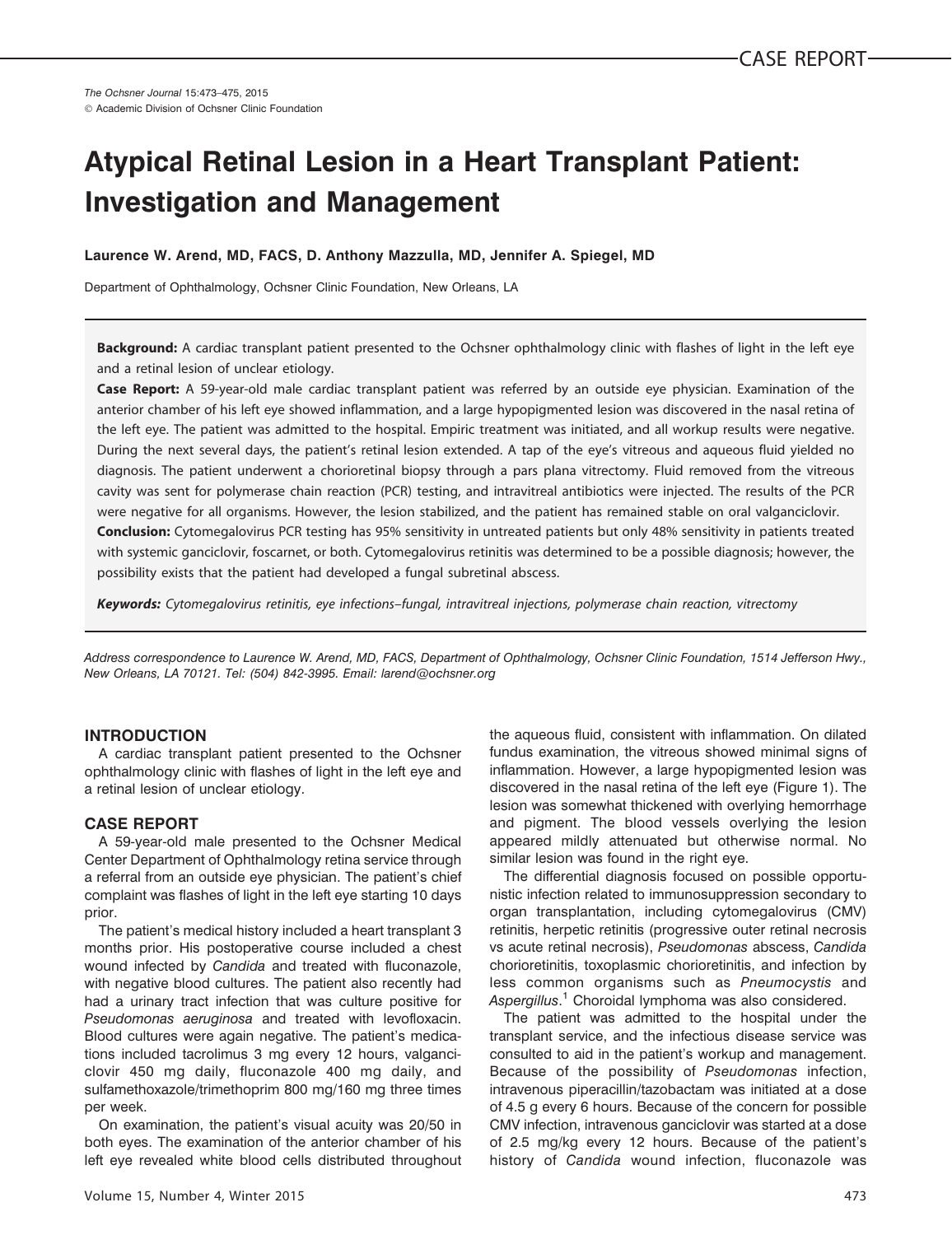

Figure 1. Chorioretinal lesion of left eye on initial presentation.

continued at a dose of 400 mg per day. Topical prednisolone 1% and atropine 1% eye drops were also started to help manage the patient's ocular inflammation.

As part of normal follow-up care, the patient's serum had been recently tested and was polymerase chain reaction (PCR) negative for CMV DNA. A previous QuantiFERON-TB Gold test was negative. Results of retests were also negative. Additional workup included PCR testing for herpes simplex virus (HSV) type 1 and 2, serum cryptococcal antigen and antibodies, Histoplasma antigen, Toxoplasma DNA, and a rapid plasma reagin test. All results were negative. The patient's blood and urine were cultured and showed no growth. The intravenous piperacillin/tazobactam was discontinued.

Three days later, the patient's retinal lesion had extended (Figure 2). He also complained of a headache. Magnetic resonance imaging was not possible because of metal hardware, but a computed tomography scan showed encephalomalacia in the occipital lobe compatible with a known prior infarct but no acute process. One day later, the retinal lesion had extended even further. Samples of the aqueous and vitreous fluids of the left eye were collected and sent for



Figure 2. Extension of chorioretinal lesion 3 days after initial presentation.



Figure 3. Continued extension of chorioretinal lesion.

testing.<sup>2</sup> During the procedure, antibiotics were injected into the vitreous cavity, including voriconazole 50 mcg in 0.1 mL, vancomycin 1.0 mg in 0.1 mL, and ceftazidime 2.25 mg in 0.1 mL.<sup>3,4</sup> The Gram stain of the fluid samples showed no polymorphonuclear leukocytes or organisms. The oral antifungal agent administered to the patient was changed from fluconazole to voriconazole because of improved bioavailability and possible organism resistance. $3,4$ 

The next day's bedside examination showed even further extension of the retinal lesion (Figure 3). The patient was scheduled for a chorioretinal biopsy through a pars plana vitrectomy the following day. Fluid removed from the vitreous cavity during the surgery was sent for flow cytometry and for PCR to test for CMV, HSV-1 and -2, varicella zoster virus, and Toxoplasma gondii.<sup>5-8</sup> At the end of the surgery, 2 antibiotics were injected into the vitreous cavity: voriconazole 50 mcg in 0.1 mL and ganciclovir 2 g in 0.1 mL.

The results of the PCR were negative for all organisms. The Gram stain showed rare gram-positive cocci that were determined to be a contaminant, as the sample did not grow any organisms. A potassium hydroxide preparation showed no yeast or fungal elements. A stain for acid-fast bacilli was negative. Flow cytometry was negative. The biopsy results showed choroidal tissue with a few giant cells, numerous pigmented melanocytes, and chronic inflammatory cells (lymphocytes and plasma cells) (Figure 4). We suspected that the patient had developed a fungal subretinal abscess that responded to intravitreal voriconazole.

The patient was discharged for follow-up as an outpatient. Oral valganciclovir and voriconazole were continued at home. The voriconazole was eventually discontinued when all intraocular fungal cultures were negative. The lesion stabilized, and no further progression was seen on this regimen (Figure 5). The patient has remained stable on oral valganciclovir.

#### **DISCUSSION**

This case was puzzling because of the patient's complicated medical history and a lesion appearance that was